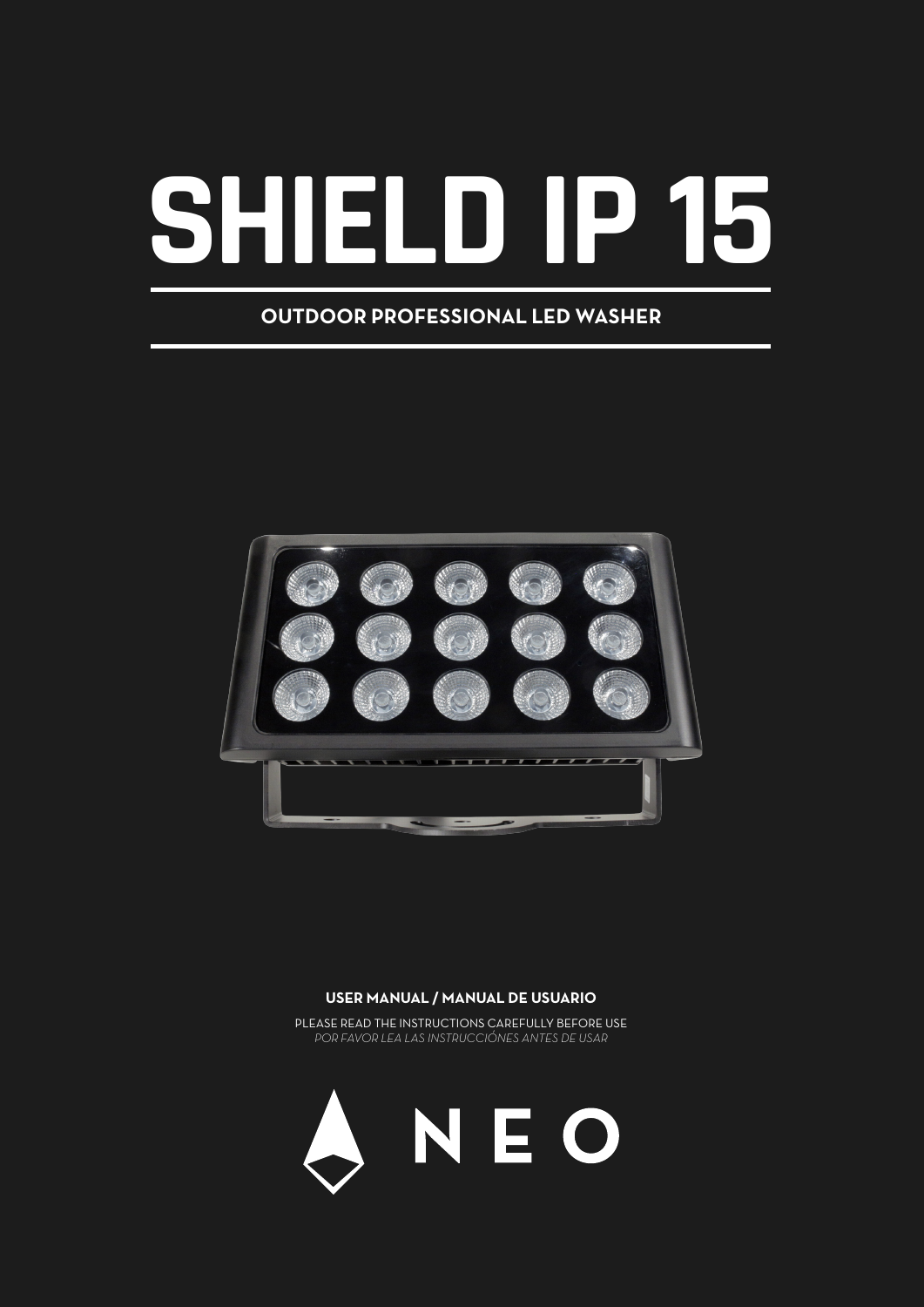# **1. OVERVIEW**

## **SHIELD 15 IP**

*Outdoor professional LED washer - 6 5W 4-in-1 LEDs*

**SHIELD 15 IP** is a professional outdoor LED washer that features 15 5W 4-in-1 LEDs with quad-color LED technology that allows a smooth RGBW mix without multicolor shadows. The unit has a beam angle of 35º, four dimming curves, 14 built-in programs and is IP65 certified, guaranteeing optimum outdoor performance. SHIELD 15 IP is an ideal alternative for architectural applications, where reliability and power are a must.

## *Source & Optics*

- Light Source: 15 4-in-1 5W LEDs
- LEDs life: 50,000 hours
- Beam angle: 35º

## *Photometric data*

- Luminous flux: 1746 Lux @ 2M (6.5 ft.)
- Color temperature: 5800-5900K

## *Effects & Functions*

- Quad-color LED technology: Smooth RGBW mix with no multi-colored shadows
- Dimmer: 0-100% general & for all colors
- 4 dimming curves
- Strobe effect
- 4 dimming curves
- 14 built-in programs
- 15 color presets

## *Control*

- DMX Channels: 4/6/9
- Operational modes: DMX, Master/Slave, Auto-run, manual and built-in programs

## *Physical*

- IP Rating: IP65
- DMX connectors: 2 Outdoor XLR connectors (XLR-3 input and output)
- IP65 In/Out power supply connectors
- Dimensions: 330x207x110 mm. / 13x8.1x4.3 in.
- Weight: 5.2 Kg. / 11.5 Lbs.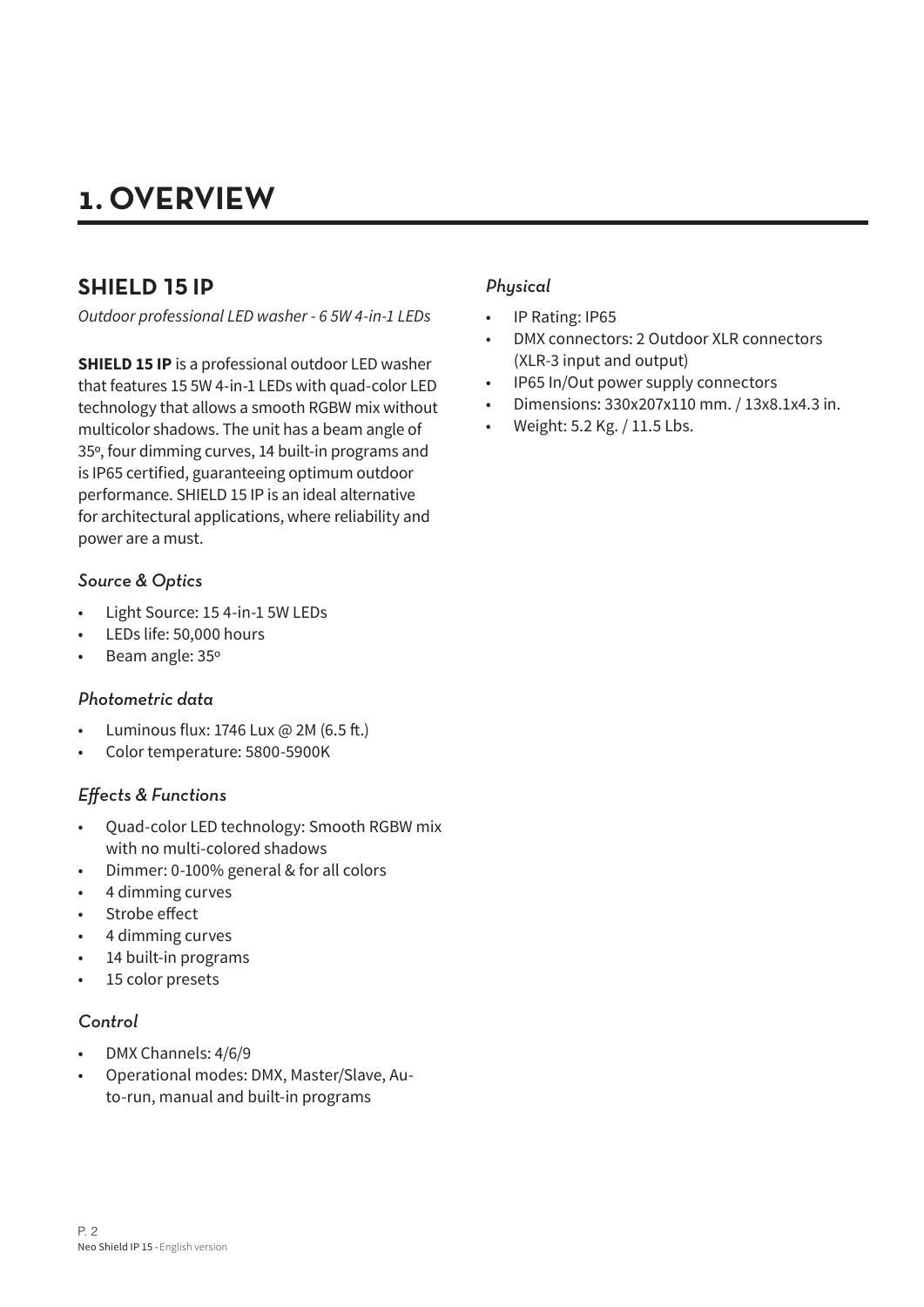# **2. MENU**

| Menu <sub>1</sub> | Menu <sub>2</sub>   | Menu <sub>3</sub> | <b>Function</b>                    |  |
|-------------------|---------------------|-------------------|------------------------------------|--|
| 1.DMX             | 1)Address:          | 001-512           | <b>DMX Mode</b>                    |  |
|                   | 2)Channels:         | 4/6/9-CH          |                                    |  |
| 2.Slave           |                     |                   | Slave mode                         |  |
| 3.AUTO            |                     |                   | Auto run mode                      |  |
|                   | 1)Mode:             | $1 - 14$          | <b>Built-in Program</b>            |  |
| 4.Program         | 2)Color:(Mode:1)    | $0 - 15$          | <b>Static Color</b>                |  |
|                   | 2)Speed:(Mode:2-14) | $1 - 100$         | Speed                              |  |
|                   | 3)Strobe:           | $0 - 99$          | Strobe                             |  |
|                   | 1)Red:              | $000 - 255$       | Dimming mode                       |  |
|                   | 2)Green:            | 000~255           |                                    |  |
| 5.Dimmer          | 3) Blue:            | 000~255           |                                    |  |
|                   | 4) White:           | 000~255           |                                    |  |
|                   | 1)Curves Select:    | $1 - 4$           | Dimming curve selection            |  |
|                   | 2) Dimmer Speed:    | Fast/Smooth       | Dimming speed selection            |  |
|                   | 3) Dmx Fail:        | Off/Hold          | DMX signal option                  |  |
| 6.Settings        | 4) Dmx Sync:        | On/Off            | <b>DMX Synchronization setting</b> |  |
|                   | 5)Lock              |                   | Standby lock screen                |  |
|                   | 6)Factory:          | Yes/No            | <b>Factory Reset</b>               |  |
|                   | Versions: Vx.x.x    |                   | Version display                    |  |
| 7.Information     | Temperature: xx°C   |                   | Temperature detection              |  |
|                   | UID: xxxxxxxxxxxx   |                   | <b>Fixture UID</b>                 |  |

## **DMX Channels**

| <b>Function</b>     | <b>DMX Value</b> | <b>Setting</b>        |                 | 6               |                 |
|---------------------|------------------|-----------------------|-----------------|-----------------|-----------------|
|                     |                  |                       | <b>Channels</b> | <b>Channels</b> | <b>Channels</b> |
| Dimmer              | 000-255          | $0 - 100\%$           |                 |                 |                 |
| Red                 | 000-255          | $0 - 100%$            |                 | 2               | 2               |
| Green               | 000-255          | $0 - 100%$            |                 | 3               | 3               |
| Blue                | 000-255          | $0 - 100%$            | 3               | 4               | 4               |
| White               | 000-255          | $0 - 100%$            | 4               | 5               | 5               |
|                     | $0 - 15$         | No function           |                 |                 |                 |
| <b>Color Preset</b> | $16 - 31$        | R(255) G(0) B(0) W(0) |                 |                 | 6               |
|                     | $32 - 47$        | R(0) G(255) B(0) W(0) |                 |                 |                 |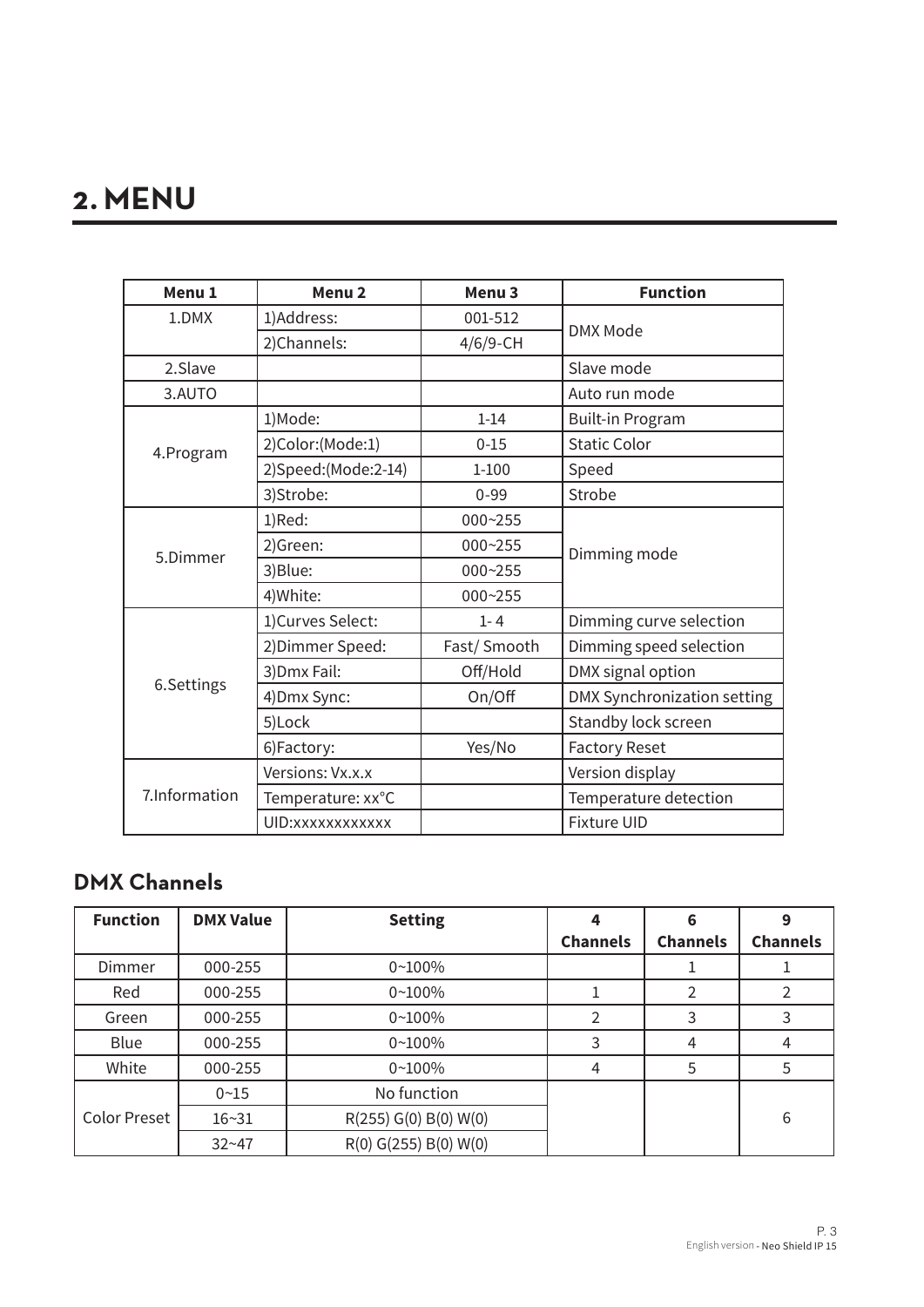|                        | $48 - 63$        |                             | R(0) G(0) B(255) W(0)     |  |   |                |
|------------------------|------------------|-----------------------------|---------------------------|--|---|----------------|
|                        | $64 - 79$        | R(0) G(0) B(0) W(255)       |                           |  |   |                |
|                        | $80 - 95$        | R(255) G(150) B(0) W(0)     |                           |  |   |                |
|                        | 96~111           |                             | R(255) G(180) B(0) W(0)   |  |   |                |
|                        | 112~127          |                             | R(255) G(255) B(0) W(0)   |  |   |                |
|                        | 128~143          | R(255) G(0) B(255) W(0)     |                           |  |   |                |
|                        | 144~159          |                             | R(255) G(0) B(140) W(0)   |  |   |                |
|                        | $160 - 175$      |                             | R(0) G(255) B(255) W(0)   |  |   |                |
|                        | 176~191          |                             | R(255) G(0) B(0) W(210)   |  |   |                |
|                        | 192~207          |                             | R(0) G(255) B(0) W(210)   |  |   |                |
|                        | 208~223          |                             | R(0) G(0) B(255) W(210)   |  |   |                |
|                        | 224~239          |                             | R(255) G(200) B(40) W(90) |  |   |                |
|                        | 240~255          | R(255) G(255) B(255) W(255) |                           |  |   |                |
|                        | $\boldsymbol{0}$ |                             | No function               |  |   |                |
|                        | $1 - 19$         | Program 02                  |                           |  |   |                |
|                        | $20 - 39$        | Program 03                  |                           |  |   |                |
|                        | $40 - 59$        |                             | Program 04                |  |   |                |
|                        | $60 - 79$        |                             | Program 05                |  |   |                |
|                        | 80~99            |                             | Program 06                |  |   |                |
| Program                | 100~119          |                             | Program 07                |  |   | $\overline{7}$ |
|                        | 120~139          | Program 08                  |                           |  |   |                |
|                        | 140~159          |                             | Program 09                |  |   |                |
|                        | 160~179          | Program 10                  |                           |  |   |                |
|                        | 180~199          | Program 11<br>Program 12    |                           |  |   |                |
|                        | 200~219          |                             |                           |  |   |                |
|                        | 220~239          | Program 13                  |                           |  |   |                |
|                        | 240~255          | Program 14                  |                           |  |   |                |
| Speed                  | $0 - 255$        | Slow to fast                | Program 02-14             |  |   | 8              |
| Strobe                 | $0 - 10$         | No function                 |                           |  | 6 | 9              |
| 11-255<br>Slow to fast |                  |                             |                           |  |   |                |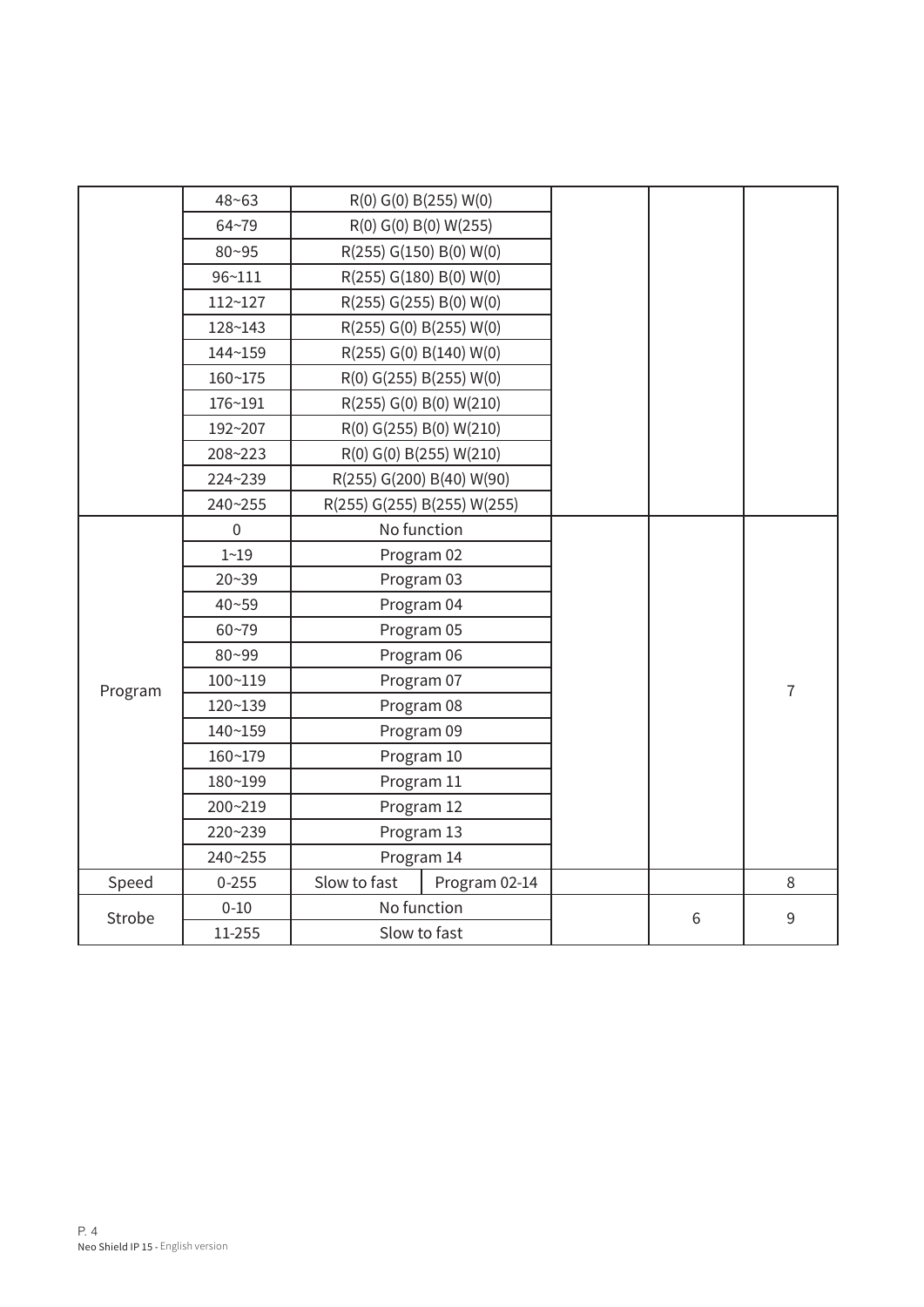# **3. OPERATION AND MODE ILLUSTRATION**

## **Operation Mode Transformation**

Press the MODE, UP or DOWN button to transform menus.

| 1:DMX          |
|----------------|
| 2: Slave       |
| 3: AUTO        |
| 4: Program     |
| 5: Dimmer      |
| 6: Settings    |
| 7: Information |

## **Mode illustration**

## **DMX mode**

Press the setup button to enter and select by the up or down button. As follows:

| DMX      |             |  |
|----------|-------------|--|
| Address  | $001 - 512$ |  |
| Channels | $4/6/9$ -ch |  |

## **SLAVE mode**

Press the setup button to enter, choose YES. After connecting the DMX cable, the light will run with the main fixture at the same step.

## **AUTO mode**

Press "Setup" to enter, choose YES. Lights will circularly run in according with the speed and strobe of built-in Program Mode:02~ Program Mode:14

## **Built-in Program**

There are 14 built-in programs. Please press the setup button to enter and up or down button to select. As follows:

#### **Mode: 01 Static color effect program**

| Mode: 01 | Color  | 00~15 |
|----------|--------|-------|
|          | Strobe | 00~99 |

| 0. Black        |
|-----------------|
| 1. Red          |
| 2. Green        |
| 3. Blue         |
| 4. White        |
| 5. Amber        |
| 6. Orange       |
| 7. Yellow       |
| 8. Purple       |
| 9. Pink         |
| 10. Cyan        |
| 11. Light Red   |
| 12. Light Green |
| 13. Light Blue  |
| 14. Warm White  |
| 15. Cold White  |

#### **Mode: 02~14**

| Mode: 02~14 | Speed  | 001~100 |
|-------------|--------|---------|
|             | Strobe | በበ~ዓዓ   |

## **Dimmer mode**

Please press the setup button to enter and select by the up or down button. As follows:

| Dimmer | Red   | $000 - 255$ |
|--------|-------|-------------|
|        | Green | $000 - 255$ |
|        | Blue  | $000 - 255$ |
|        | White | $000 - 255$ |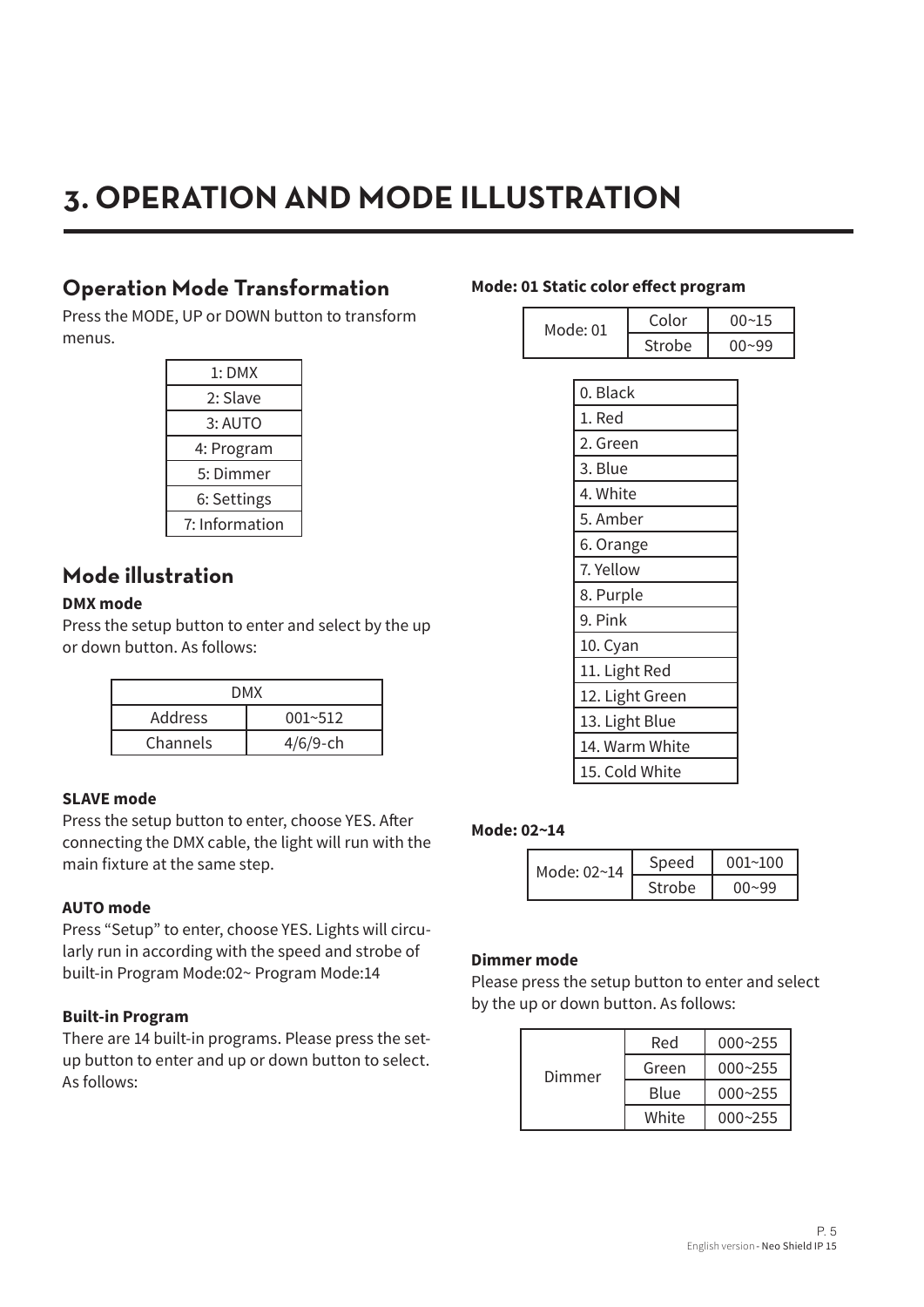#### **Settings**

Please press the setup button to enter and select by the up or down button. As follows:



## **Dimming curve settings**

There are four available dimming curves. Please press the setup button to enter and select by the up or down button. As follows:

| Curves<br>Select | 1) linear         |  |
|------------------|-------------------|--|
|                  | 2) Square Law     |  |
|                  | 3) Inv Square Law |  |
|                  | 4) S-Type         |  |

## a. Linear dimming:



b. Square Law dimming



c. Inv Square Law dimming



d. S-curve dimming



## **Dimmer Speed**

Please press the setup button to enter and select by the up or down button. As follows:

| Dimmer | Fast   |
|--------|--------|
| Speed  | Smooth |

**DMX Fail** console DMX signal clear.

Please press the setup button to enter and select by the up or down button. As follows:

|          | $\Omega$ | (When DMX signal con-<br>nection fail, light off)                    |
|----------|----------|----------------------------------------------------------------------|
| DMX Fail | Hold     | (When DMX signal con-<br>nection fail, light keeps<br>current state) |

## **Dmx Sync**

In DMX mode, several fixtures can also operate at the same step, even though no DMX control for a period of time. Please press the setup button to enter and select by the up or down button. As follows:



**Lock**



## **Factory**

All data will restore initial state after factory sets. Please press the setup button to enter and select by the up or down button. As follows:

| Factory | Yes |
|---------|-----|
|         | No  |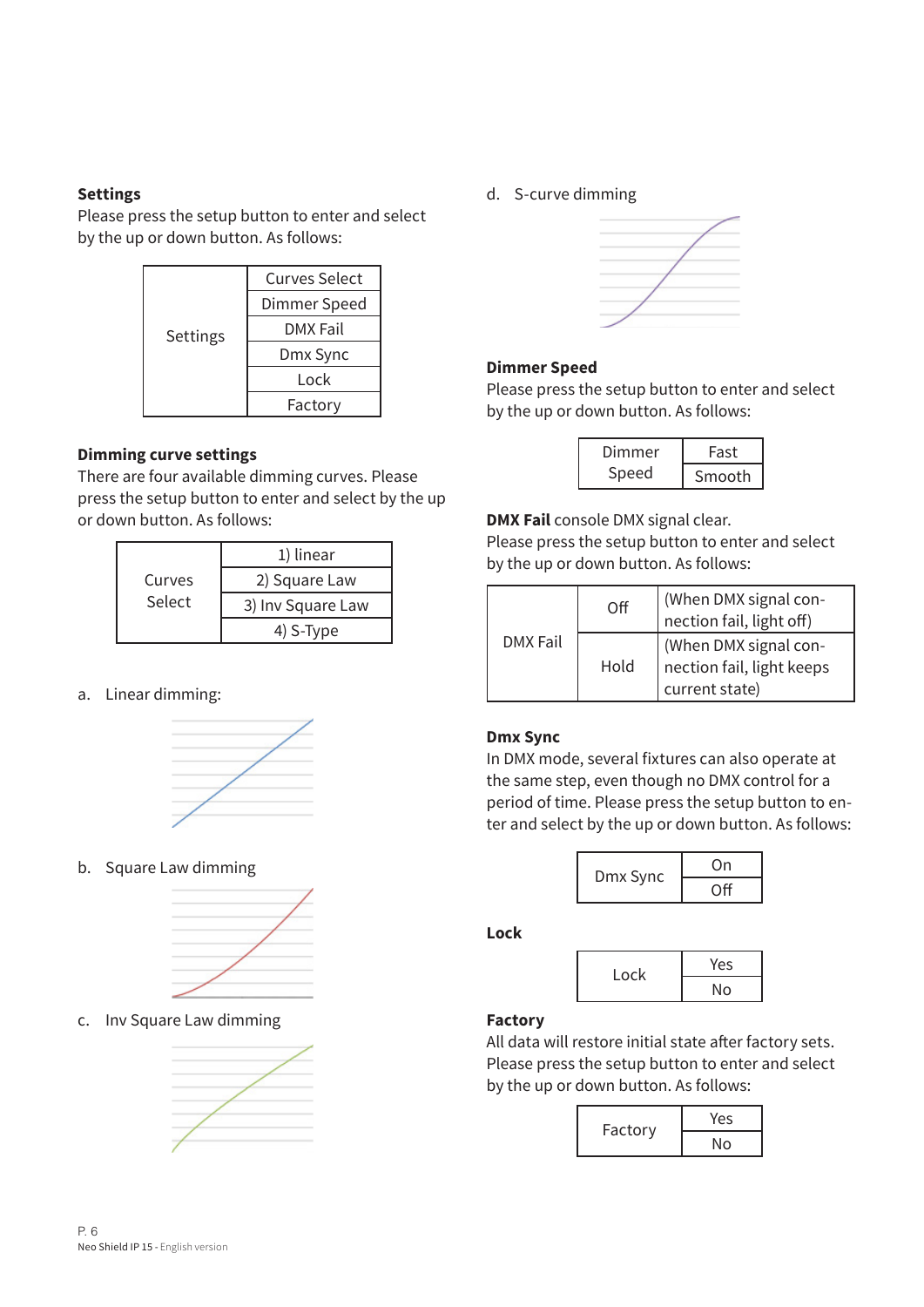## **Information**

Store relevant information, as follows:

|             | Versions: x.x.x   |
|-------------|-------------------|
| Information | Temperature: xx°C |
|             | UID: xxxxxxxxxxxx |

#### **RDM (Remote Device Management)**

This fixture has RDM function. RDM is the protocol which support two-way traffic in standard DMX512. Configure and monitor fixture, like change DMX address, DMX mode and so on. Every fixture with RDM can be recognized by built-in UID code.

| <b>Parameter ID</b>         | <b>Discovery command</b> | <b>SET command</b> | <b>Get command</b> |
|-----------------------------|--------------------------|--------------------|--------------------|
| DISC_UNIQUE_BRANCH          | $\star$                  |                    |                    |
| DISC_MUTE                   | $\star$                  |                    |                    |
| DISC_UN_MUTE                | $\star$                  |                    |                    |
| DEVICE_INFO                 |                          |                    | $\star$            |
| SOFTWARE_VERSION_LABEL      |                          |                    | $\star$            |
| DMX_START_ADDRESS           |                          | $\star$            | $\star$            |
| IDENTIFY_DEVICE             |                          | $\star$            | $\star$            |
| SUPPORTED_PARAMETERS        |                          |                    | $\star$            |
| SENSOR_DEFINITION           |                          |                    | $\star$            |
| SENSOR_VALUE                |                          |                    | $\star$            |
| DMX_PERSONALITY             |                          | $\star$            | $\star$            |
| DMX_PERSONALITY_DESCRIPTION |                          |                    | $\star$            |
| RESET_DEVICE                |                          | $\star$            |                    |
| FACTORY_DEFAULTS            |                          | $\star$            |                    |

## **Notice**

- 1. If no press any button in 30s, it will lock screen automatically and show current operating mode, WDMX mode, temperature status and battery(this battery is reference value, changes for on and off is very large). Of course, it will unlock again by pressing the mode and setup button for 3s at the same time. Press mode and setup button at the same time to quickly lock under unlock status (Lock need to be YES in Setting).
- 2. When the product power's on and shows

version information, pressing the "MODE" and "SETUP" buttons for some seconds at the same time. After this, it can restore factory settings and the data will be initialized.

- 3. In order to avoid any problem, please follow the user manual to make sure it is in safety operations.
- 4. If the environment temperature is not in the using range, please reduce the using time of the full power to prevent products damaged because of overheating.
- 5. When the product power is on, the LED display screen shows temperature "×". Or it shows ×°C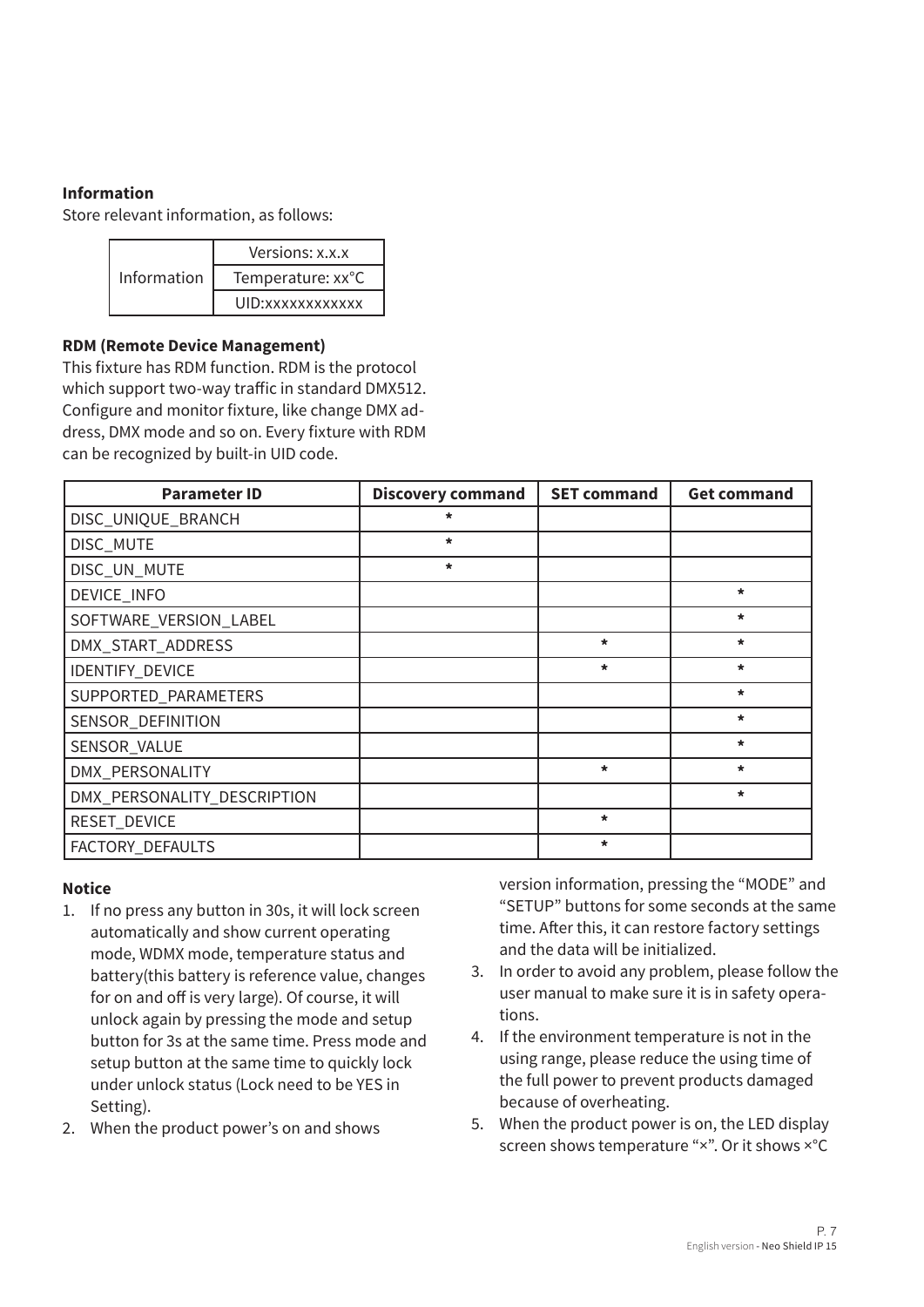when locking screen. It means temperature anomalies. Please check whether lines of internal temperature control connect well.

6. In order to prevent the accident, please don't tear down the light under the condition of charging.

**Design and product specifications are subject to change without prior notice.**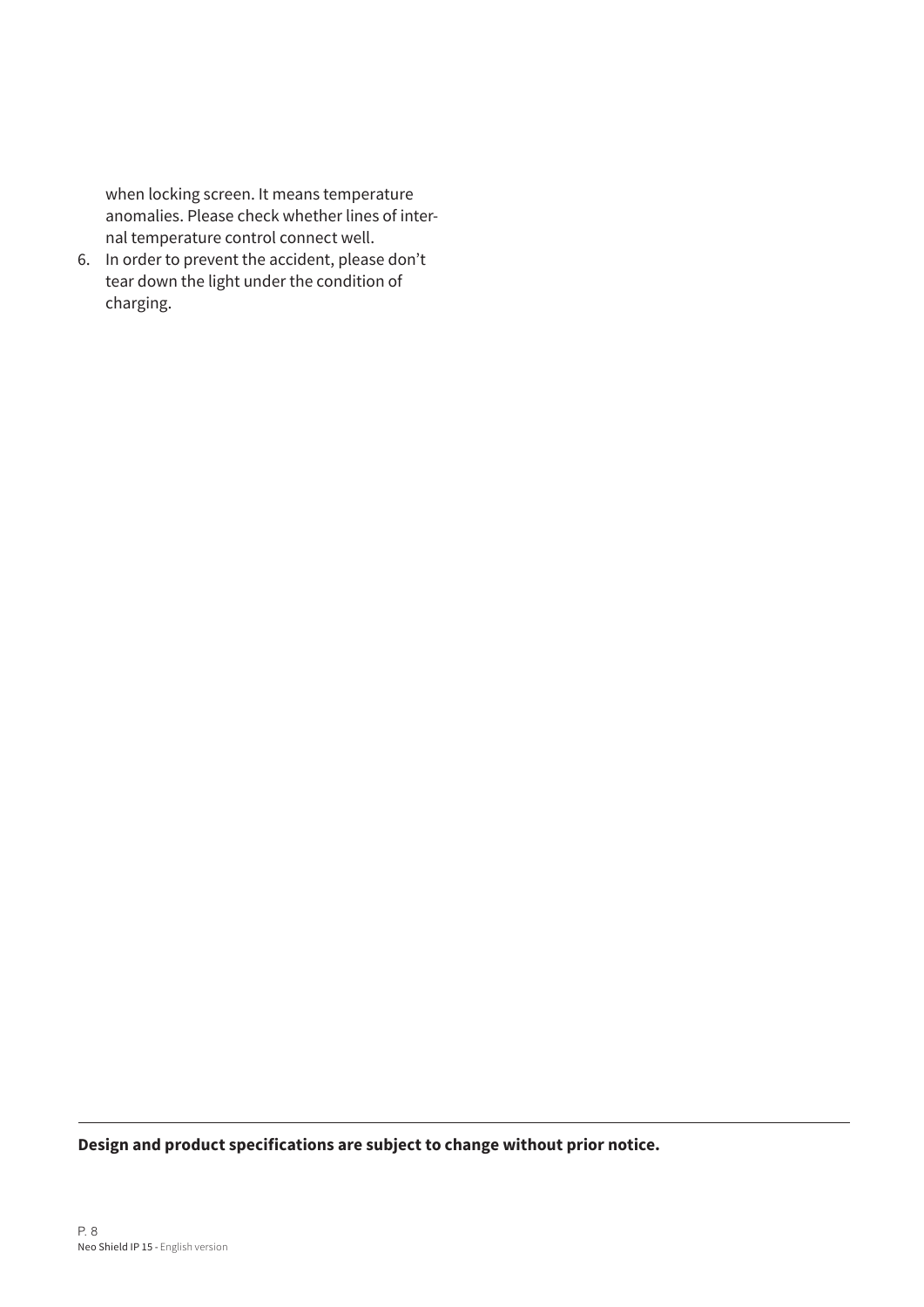# **1. DESCRIPCIÓN**

## **SHIELD 15 IP**

*Bañador profesional para exteriores 15 LEDs 4-en-1 de 5W*

**SHIELD 15 IP** es un bañador de profesional para exteriores que cuenta con 15 LEDs 4-en-1 de 5W con tecnología LED quad-color que permite una mezcla RGBW suave sin sombras multicolor. La unidad tiene un ángulo de haz de 35º, cuatro curvas de dimmeo, 14 programas integrados y cuenta con certificación IP65, garantizando un desempeño óptimo al aire libre. SHIELD 15 IP es una alternativa ideal para aplicaciones arquitecturales, donde la fiabilidad y la potencia son indispensables.

## *Fuente & Ópticas*

- Fuente de luz: 15 LEDs 4-en-1 Prolight de 5W
- Vida útil promedio: 50.000 horas
- Ángulo de haz: 35º

## *Datos fotométricos*

- Flujo lumínico: 1746 lux @ 2m (6,5 pies)
- Temperatura color: 5800-5900K

## *Efectos y funciones*

- Tecnología LED quad-color: Mezcla suave RGBW sin sombras
- Dimmer: Rango completo 0-100% general & para todos los colores
- Efecto estrobo
- 4 curvas de dimmeo
- 14 programas integrados
- 15 colores preseteados

## *Control*

- Canales DMX: 4/6/9
- Modos de operación: DMX, Master/Slave, Auto-run, manual & programas integrados

## *Físico*

- Certificación IP: IP65
- Conectores DMX: 2 Conectores XLR (XLR-3 de entrada & salida) para exteriores
- Alimentación para exteriores (Entrada/Salida)
- Dimensiones: 330x207x110 mm. / 13x8,1x4,3 pulg.
- Peso: 5,2 Kg. / 11,5 Lbs.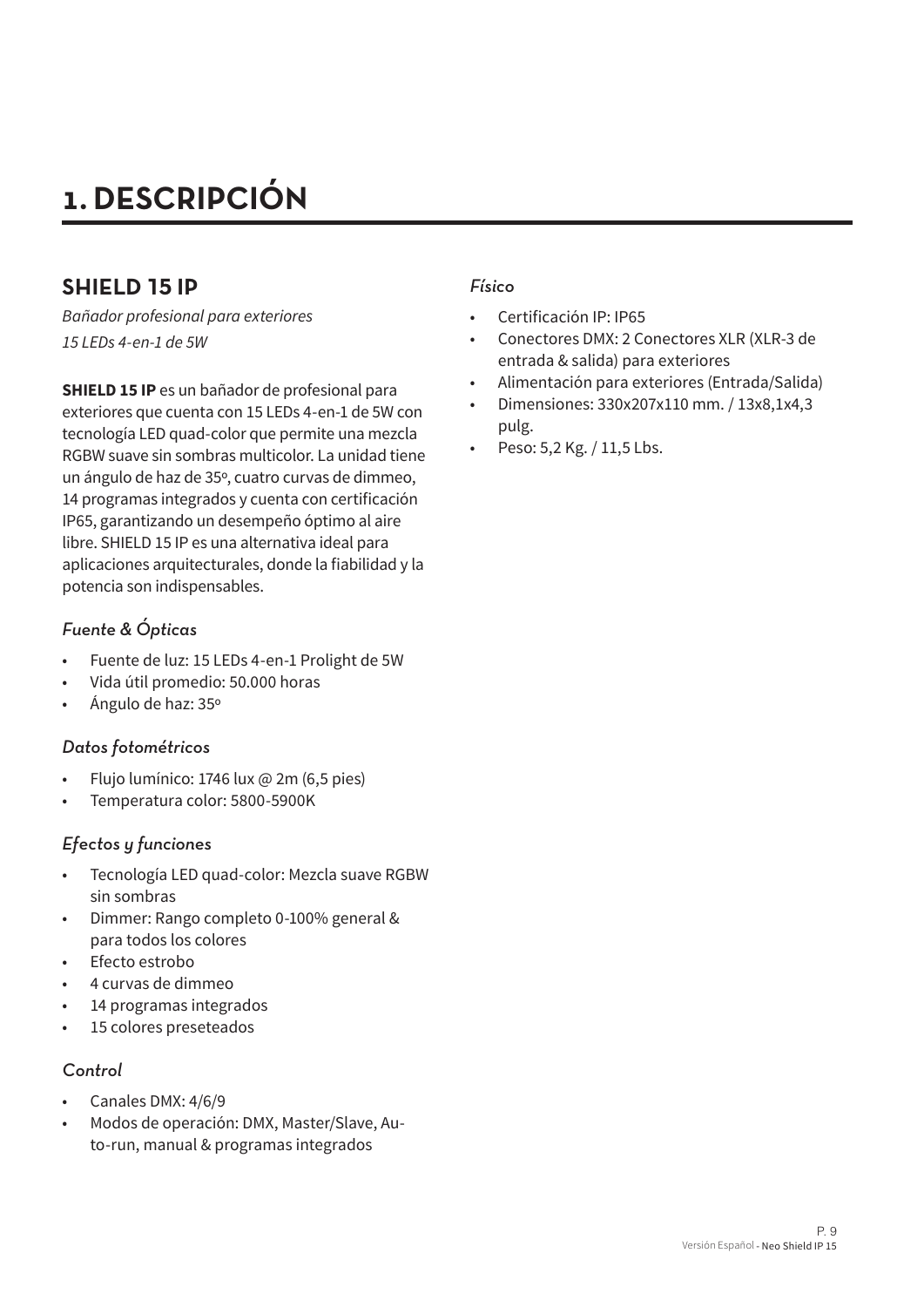# **2. MENÚ DE FUNCIONES**

| Menú          | Submenú 1           | Submenú 2   | <b>Función</b>                           |
|---------------|---------------------|-------------|------------------------------------------|
| 1.DMX         | 1)Address:          | 001-512     | Modo DMX                                 |
|               | 2)Channels:         | $4/6/9$ -CH |                                          |
| 2.Slave       |                     |             | Modo esclavo                             |
| 3.AUTO        |                     |             | Modo de ejecución automática             |
|               | 1)Mode:             | $1 - 14$    | Programas incorporados                   |
| 4.Program     | 2)Color:(Mode:1)    | $0 - 15$    | Color estático                           |
|               | 2)Speed:(Mode:2-14) | $1 - 100$   | Velocidad                                |
|               | 3)Strobe:           | $0 - 99$    | Estrobo                                  |
|               | 1)Red:              | 000~255     |                                          |
| 5.Dimmer      | 2)Green:            | 000~255     | Modo dimmer: rojo, verde, azul y blanco  |
|               | 3)Blue:             | 000~255     |                                          |
|               | 4) White:           | 000~255     |                                          |
|               | 1)Curves Select:    | $1 - 4$     | Selección de curva de dimmer             |
|               | 2) Dimmer Speed:    | Fast/Smooth | Selección de velocidad de dimmer: rápido |
|               |                     |             | o suave                                  |
| 6.Settings    | 3) Dmx Fail:        | Off/Hold    | Opción de señal DMX                      |
|               | 4) Dmx Sync:        | On/Off      | Configuración de la sincronización DMX   |
|               | 5)Lock              |             | Bloqueo de pantalla suspendida           |
|               | 6)Factory:          | Yes/No      | Restaurar valores de fábrica             |
|               | Versions: Vx.x.x    |             | Versión de software                      |
| 7.Information | Temperature: xx°C   |             | Detección de temperatura                 |
|               | UID: xxxxxxxxxxxx   |             | UID del equipo                           |

## **DMX Channels**

| <b>Función</b>        | <b>Valor DMX</b> | <b>Parámetros</b>     |                | 6              | 9              |
|-----------------------|------------------|-----------------------|----------------|----------------|----------------|
|                       |                  |                       | <b>Canales</b> | <b>Canales</b> | <b>Canales</b> |
| Dimmer                | 000-255          | $0 - 100%$            |                |                |                |
| Rojo                  | 000-255          | $0 - 100%$            |                | $\mathcal{P}$  |                |
| Verde                 | 000-255          | $0 - 100%$            |                | 3              | 3              |
| Azul                  | 000-255          | $0 - 100%$            | 3              | 4              | 4              |
| Blanco                | 000-255          | $0 - 100%$            | 4              | 5              | 5              |
|                       | $0 - 15$         | No function           |                |                |                |
| Preajuste de<br>color | $16 - 31$        | R(255) G(0) B(0) W(0) |                |                | 6              |
|                       | $32 - 47$        | R(0) G(255) B(0) W(0) |                |                |                |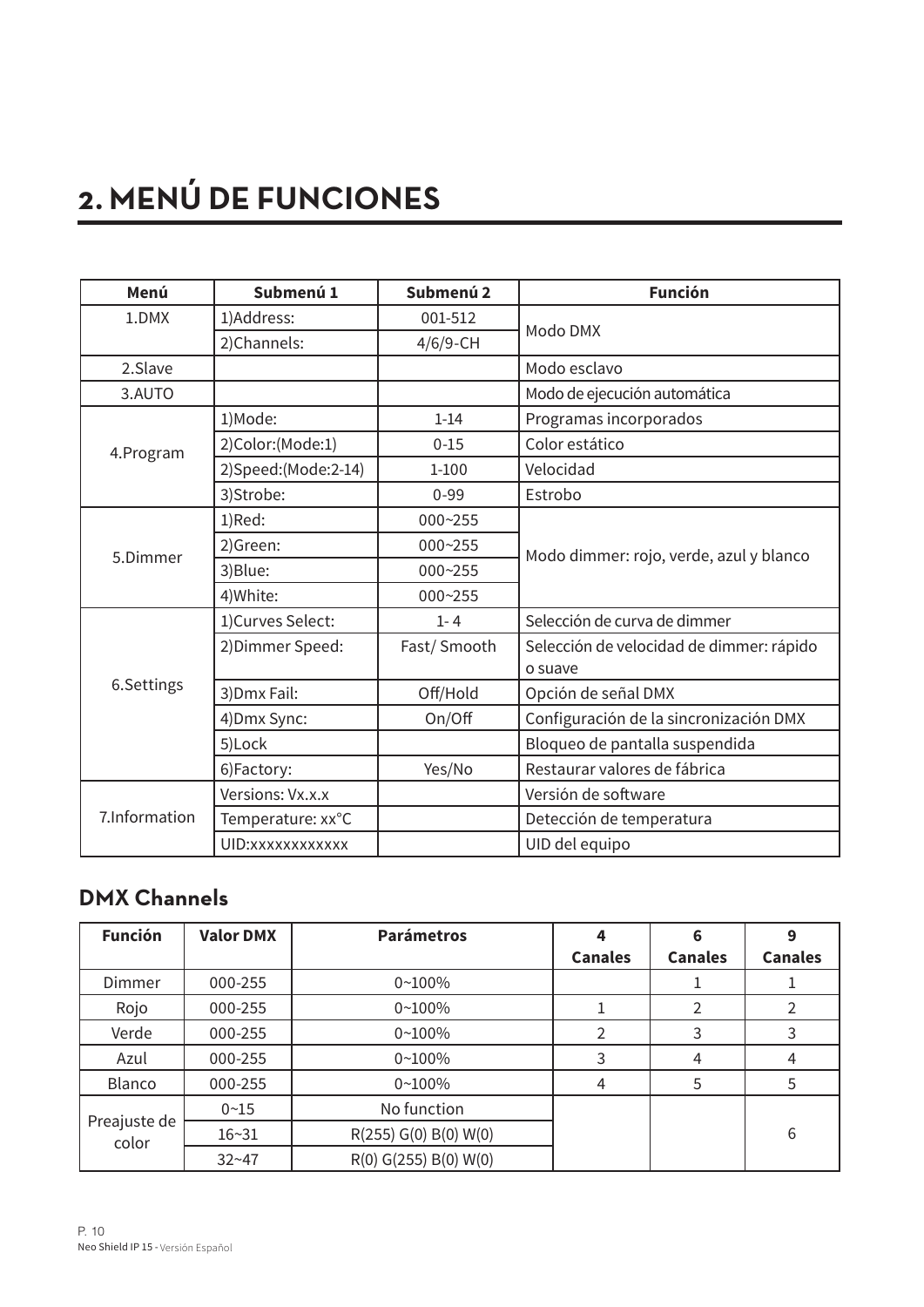|           | $48 - 63$   |                        | R(0) G(0) B(255) W(0)       |  |  |
|-----------|-------------|------------------------|-----------------------------|--|--|
|           | $64 - 79$   |                        | R(0) G(0) B(0) W(255)       |  |  |
|           | $80 - 95$   |                        | R(255) G(150) B(0) W(0)     |  |  |
|           | $96 - 111$  |                        | R(255) G(180) B(0) W(0)     |  |  |
|           | 112~127     |                        | R(255) G(255) B(0) W(0)     |  |  |
|           | 128~143     |                        | R(255) G(0) B(255) W(0)     |  |  |
|           | 144~159     |                        | R(255) G(0) B(140) W(0)     |  |  |
|           | 160~175     |                        | R(0) G(255) B(255) W(0)     |  |  |
|           | 176~191     |                        | R(255) G(0) B(0) W(210)     |  |  |
|           | 192~207     |                        | R(0) G(255) B(0) W(210)     |  |  |
|           | 208~223     |                        | R(0) G(0) B(255) W(210)     |  |  |
|           | 224~239     |                        | R(255) G(200) B(40) W(90)   |  |  |
|           | 240~255     |                        | R(255) G(255) B(255) W(255) |  |  |
|           | $\Omega$    |                        | Sin función                 |  |  |
|           | $1 - 19$    |                        | Programa 02                 |  |  |
|           | $20 - 39$   |                        | Programa 03                 |  |  |
|           | $40 - 59$   |                        | Programa 04                 |  |  |
|           | $60 - 79$   |                        | Programa 05                 |  |  |
|           | 80~99       |                        | Programa 06                 |  |  |
| Programas | $100 - 119$ |                        | Programa 07                 |  |  |
|           | 120~139     |                        | Programa 08                 |  |  |
|           | 140~159     |                        | Programa 09                 |  |  |
|           | 160~179     |                        | Programa 10                 |  |  |
|           | 180~199     |                        | Programa 11                 |  |  |
|           | 200~219     | Programa 12            |                             |  |  |
|           | 220~239     | Programa 13            |                             |  |  |
|           | 240~255     |                        | Programa 14                 |  |  |
| Velocidad | $0 - 255$   | Velocidad<br>creciente | Programa 02-14              |  |  |
| Estrobo   | $0 - 10$    |                        | Sin función                 |  |  |
|           | 11-255      | Velocidad creciente    |                             |  |  |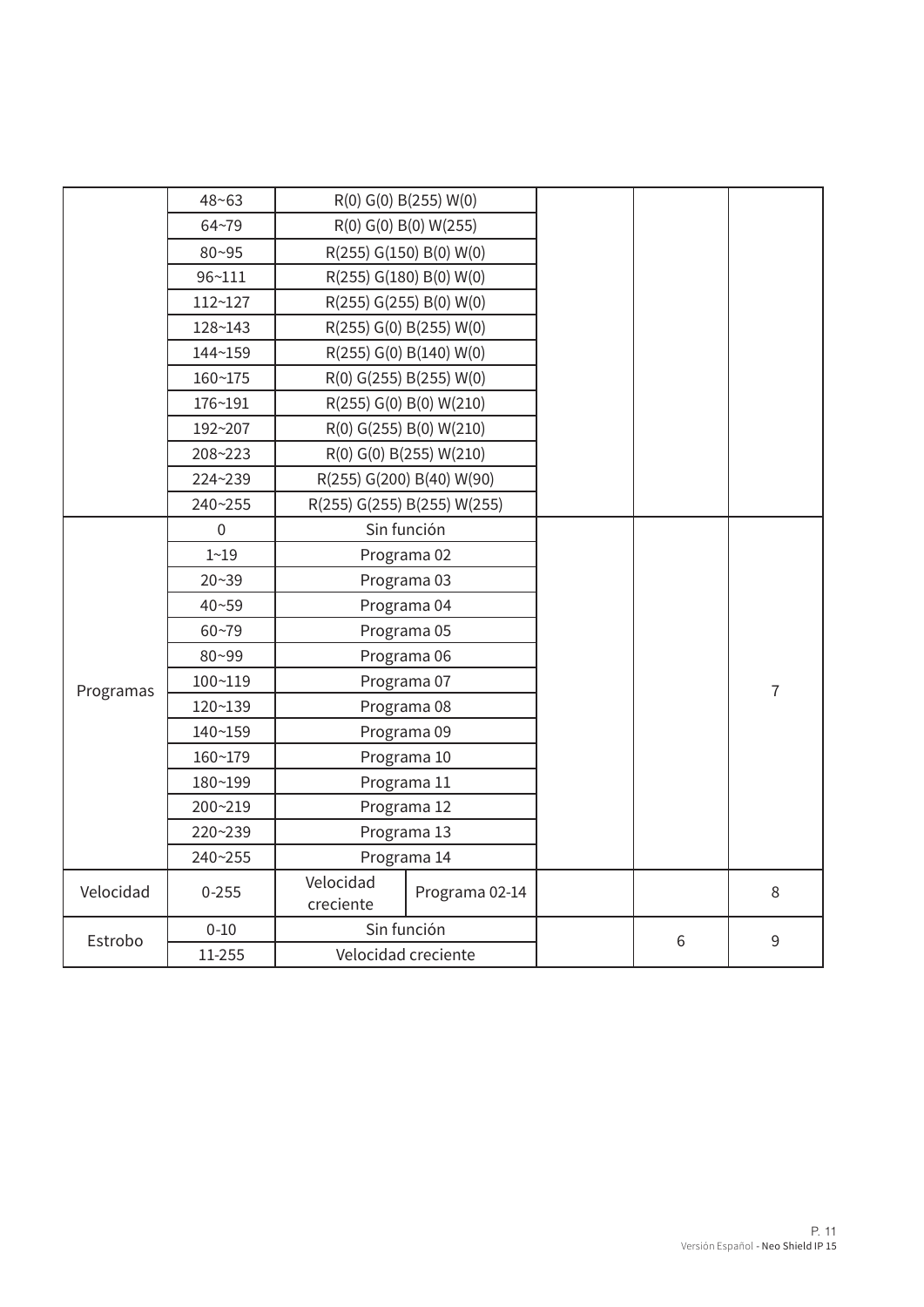# **3. INSTRUCCIONES DE USO**

## **Modo de funcionamiento**

Presione los botones MODE, UP o DOWN para acceder a los menús.

| 1: DMX         |
|----------------|
| 2: Slave       |
| 3: AUTO        |
| 4: Program     |
| 5: Dimmer      |
| 6: Settings    |
| 7: Information |
|                |

## **Descripción del modo de funcionamiento**

## **Modo DMX**

Presione el botón SETUP para ingresar y los botones UP o DOWN para seleccionar la opción deseada. Por ejemplo:

| DMX       |             |  |
|-----------|-------------|--|
| Address : | $001 - 512$ |  |
| Channels: | $4/6/9$ -ch |  |

## **Modo esclavo**

Presione el botón SETUP para ingresar. Luego seleccione YES. Luego de conectar el cable DMX, el equipo se ejecutará al ritmo del dispositivo principal.

## **Modo de ejecución automática**

Presione el botón SETUP para ingresar. Luego seleccione YES. El equipo se ejecutará de forma circular de acuerdo con la velocidad y el estrobo de los modos de programas incorporados 02~14.

## **Programas incorporados**

El equipo incluye 14 programas incorporados. Presione el botón SETUP para ingresar y los botones UP o DOWN para seleccionar la opción deseada. Por

## ejemplo: **Mode: 01 Static color effect program**

| Mode: 01                      | Color                          | $00 - 15$ |  |
|-------------------------------|--------------------------------|-----------|--|
|                               | Strobe                         | $00 - 99$ |  |
| 0. Black (negro)              |                                |           |  |
| 1. Red (rojo)                 |                                |           |  |
| 2. Green (verde)              |                                |           |  |
| 3. Blue (azul)                |                                |           |  |
| 4. White (blanco)             |                                |           |  |
|                               | 5. Amber (ámbar)               |           |  |
| 6. Orange (naranja)           |                                |           |  |
| 7. Yellow (amarillo)          |                                |           |  |
| 8. Purple (púrpura)           |                                |           |  |
| 9. Pink (rosado)              |                                |           |  |
| 10. Cyan (cian)               |                                |           |  |
| 11. Light Red (rojo claro)    |                                |           |  |
| 12. Light Green (verde claro) |                                |           |  |
|                               | 13. Light Blue (azul claro)    |           |  |
|                               | 14. Warm White (blanco cálido) |           |  |
| 15. Cold White (blanco frío)  |                                |           |  |

## **Modo: 02~14**

| Mode: 02~14 | Speed  | 001~100   |
|-------------|--------|-----------|
|             | Strobe | $00 - 99$ |

## **Modo dimmer**

Presione el botón SETUP para ingresar y los botones UP o DOWN para seleccionar la opción deseada. Por ejemplo:

| Dimmer | Red   | $000 - 255$ |
|--------|-------|-------------|
|        | Green | $000 - 255$ |
|        | Blue  | $000 - 255$ |
|        | White | $000 - 255$ |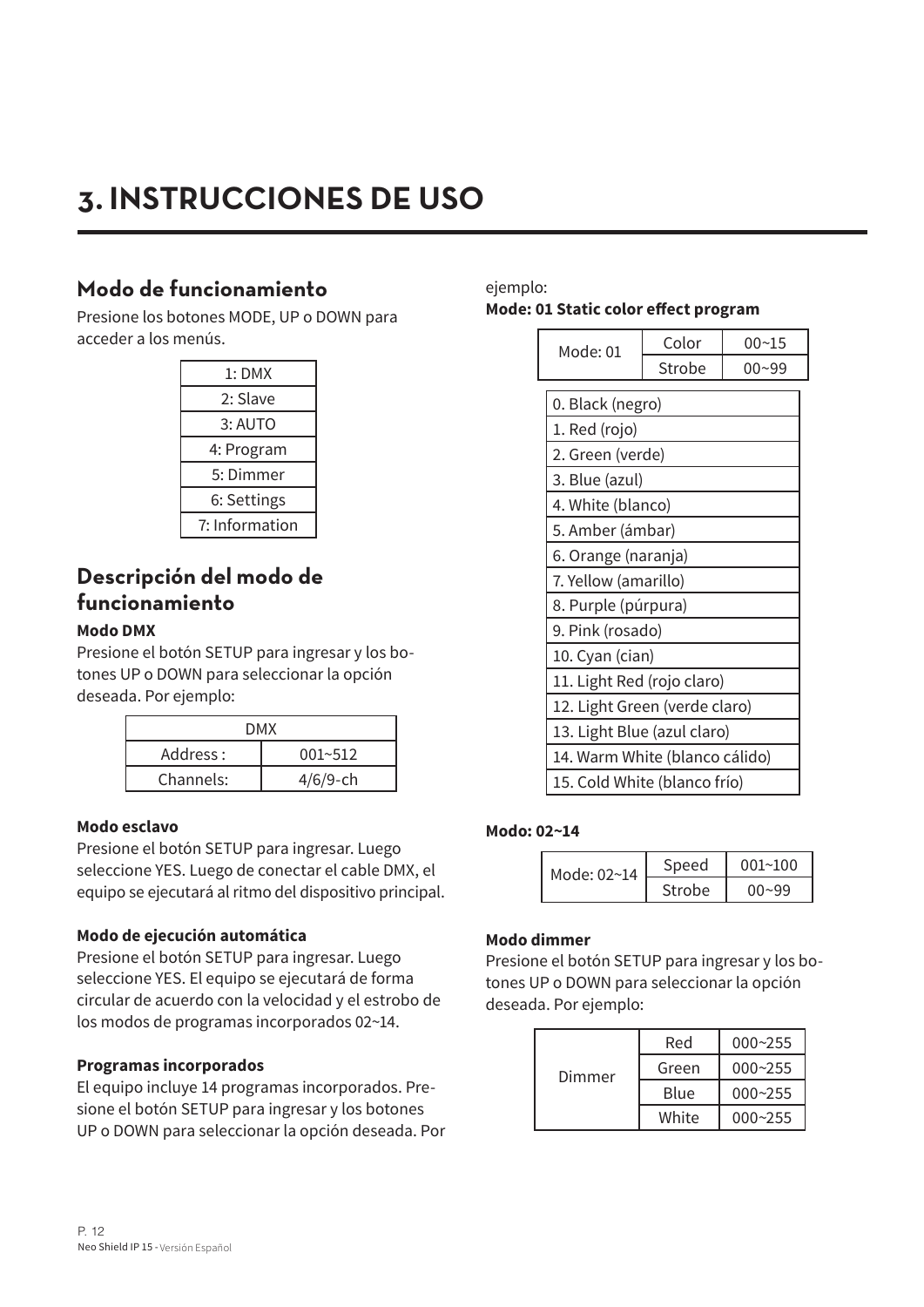## **Ajustes**

Presione el botón SETUP para ingresar y los botones UP o DOWN para seleccionar la opción deseada. Por ejemplo:

| Settings | <b>Curves Select</b> |
|----------|----------------------|
|          | Dimmer Speed         |
|          | DMX Fail             |
|          | Dmx Sync             |
|          | Lock                 |
|          | Factory              |

## **Curves select: Ajustes de curva de dimming**

El equipo cuenta con cuatro curvas de dimming disponibles. Presione el botón SETUP para ingresar y los botones UP o DOWN para seleccionar la opción deseada. Por ejemplo:

| Curves<br>Select | 1) linear         |  |
|------------------|-------------------|--|
|                  | 2) Square Law     |  |
|                  | 3) Inv Square Law |  |
|                  | 4) S-Type         |  |

a. Linear - Dimming lineal:



b. Square Law - Dimming ley del cuadrado



c. Inv Square Law - Dimming ley del cuadrado inversa



d. S-type - Dimming curva en S



## **Velocidad de dimmer**

Presione el botón SETUP para ingresar y los botones UP o DOWN para seleccionar la opción deseada. Por ejemplo:

| Dimmer | Rápida |  |
|--------|--------|--|
| Speed  | Suave  |  |

## **DMX Fail** Error de señal DMX

Presione el botón SETUP para ingresar y los botones UP o DOWN para seleccionar la opción deseada. Por ejemplo:

|                  | Off                                                                  | Error de conexión de señal<br>DMX. Luz apagada. |  |
|------------------|----------------------------------------------------------------------|-------------------------------------------------|--|
| DMX Fail<br>Hold | Error de conexión de señal<br>DMX. Luz mantiene el estado<br>actual. |                                                 |  |

## **Sincronización DMX**

En el modo DMX, varios equipos pueden funcionar en sincronía, aunque no haya control DMX por un periodo de tiempo. Presione el botón SETUP para ingresar y los botones UP o DOWN para seleccionar la opción deseada. Por ejemplo:

| Dmx Sync | On  |  |
|----------|-----|--|
|          | ∩ff |  |

## **Lock - Bloqueo**

| Lock | Yes |  |
|------|-----|--|
|      | No  |  |

## **Factory - Restablecer valores de fábrica** Se restablecerán todos los valores a su estado inicial. Presione el botón SETUP para ingresar y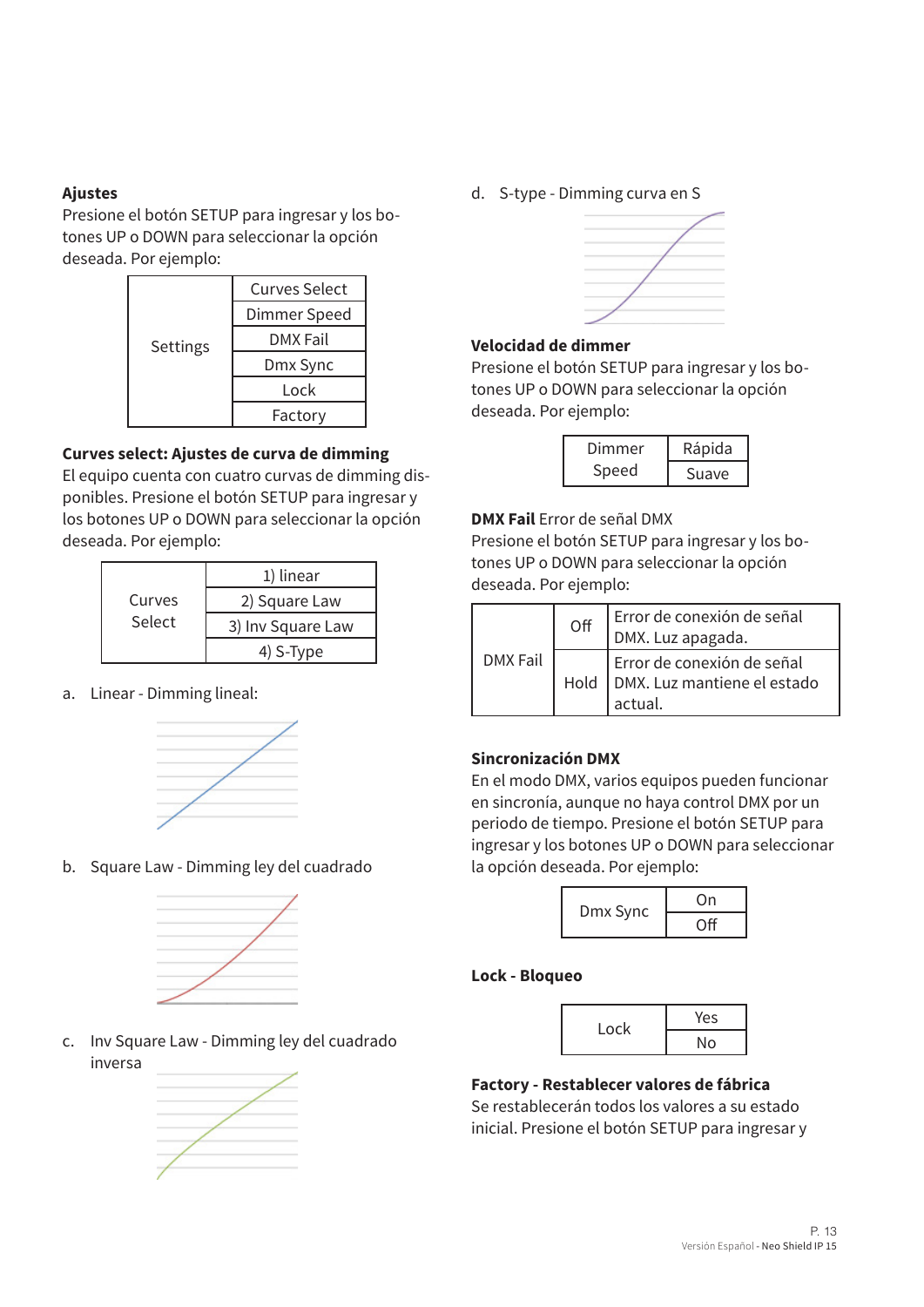los botones UP o DOWN para seleccionar la opción deseada. Por ejemplo:



## **Información**

Obtenga información general del equipo.

| Information | Versions: x.x.x   |  |
|-------------|-------------------|--|
|             | Temperature: xx°C |  |
|             | UID: xxxxxxxxxxxx |  |

#### **RDM (Remote Device Management)**

SHIELD IP 15 es compatible con el protocolo de comunicación RDM.RDM es un protocolo que permite la comunicación bidireccional en el protocolo estándar DMX512.RDM hace posible el control de equipos, la configuración y la detección de equipos, la modificación de la dirección DMX, el modo DMX, etc. Cada equipo compatible con RDM se identifica con un código UID único.

| <b>Parameter ID</b>         | <b>Discovery command</b> | <b>SET command</b> | <b>Get command</b> |
|-----------------------------|--------------------------|--------------------|--------------------|
| DISC_UNIQUE_BRANCH          | $\star$                  |                    |                    |
| DISC_MUTE                   | $\star$                  |                    |                    |
| DISC_UN_MUTE                | $\star$                  |                    |                    |
| DEVICE_INFO                 |                          |                    | $\star$            |
| SOFTWARE_VERSION_LABEL      |                          |                    | $\star$            |
| DMX_START_ADDRESS           |                          | $\star$            | $\star$            |
| IDENTIFY_DEVICE             |                          | $\star$            | $\star$            |
| SUPPORTED_PARAMETERS        |                          |                    | $\star$            |
| SENSOR_DEFINITION           |                          |                    | $\star$            |
| SENSOR_VALUE                |                          |                    | $\star$            |
| DMX_PERSONALITY             |                          | *                  | $\star$            |
| DMX_PERSONALITY_DESCRIPTION |                          |                    | $\star$            |
| RESET_DEVICE                |                          | *                  |                    |
| FACTORY_DEFAULTS            |                          | *                  |                    |

## **Advertencias**

1. Si no presiona ningún botón durante 30 segundos, la pantalla se bloqueará automáticamente y mostrará el modo de operación actual, la

temperatura y la batería (valor de referencia). Para desbloquearla, presione los botones SET-UP y MODE al mismo tiempo por 3 segundos. Presione los botones SETUP y MODE al mismo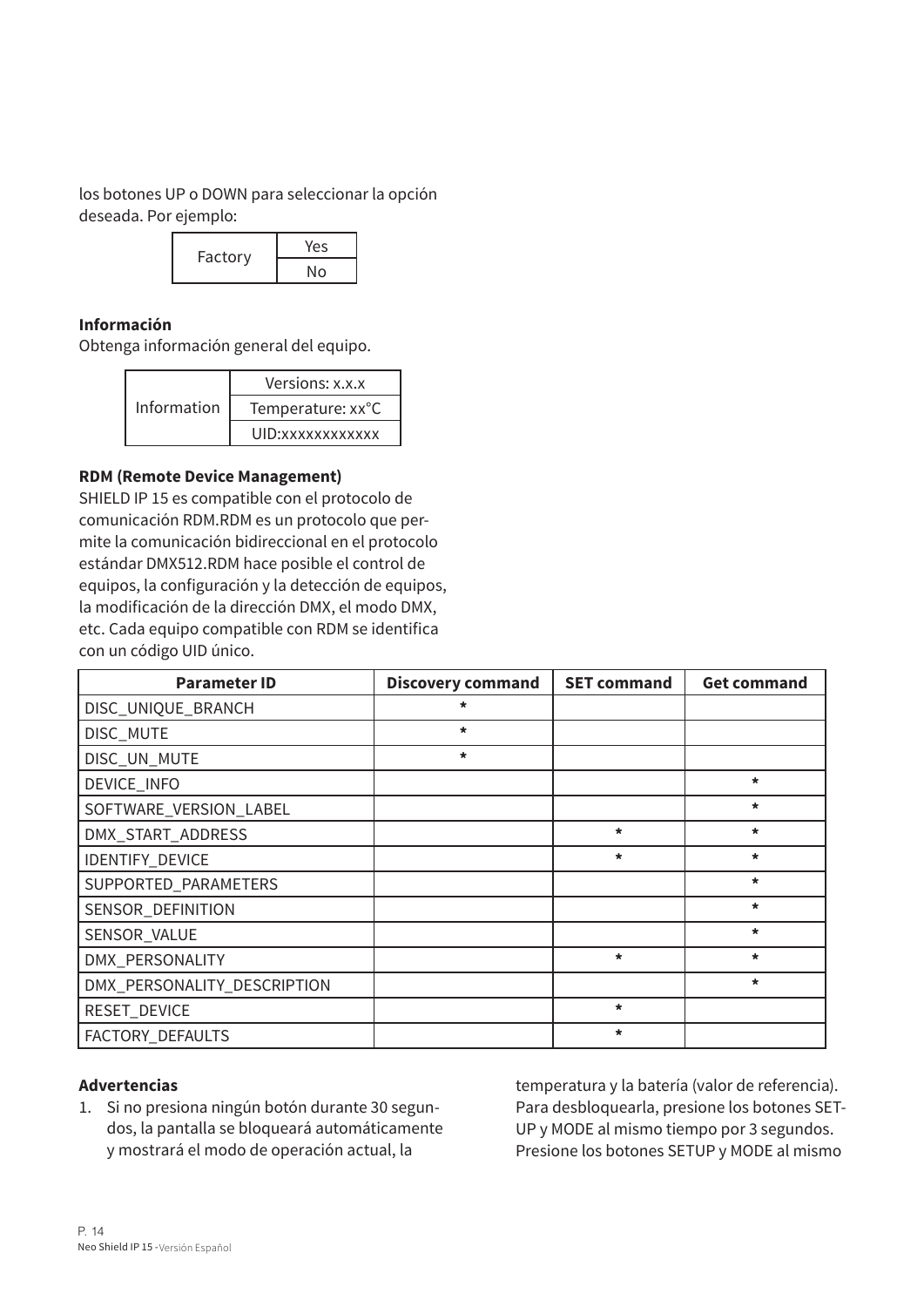tiempo para bloquear rápidamente la pantalla (El parámetro Lock debe estar activado).

- 2. Al encender el equipo, el usuario podrá ver su versión si presiona el botón MODE y SETUP al mismo tiempo por algunos segundos. Luego de esto podrá restaurar los valores de fábrica y se iniciarán los datos.
- 3. Siga las instrucciones del manual del usuario para garantizar una correcta operación del equipo y evitar inconvenientes.
- 4. Procure no operar el equipo si la temperatura ambiente está fuera del rango sugerido para evitar daños en el equipo por sobrecalentamiento.
- 5. Al encender el equipo, la pantalla LED mostrará la temperatura "x" o indicará "x °C" cuando la pantalla esté bloqueada. Esto significa que se observó un valor anómalo de temperatura. Para asegurarse el correcto funcionamiento del equipo, verifique la conexión de los cables de control de temperatura interna.
- 6. Tome las precauciones necesarias a la hora de reemplazar la lámpara para prevenir cualquier tipo de accidentes.

**Observación: La información de este manual está sujeta a cambios sin previo aviso.**